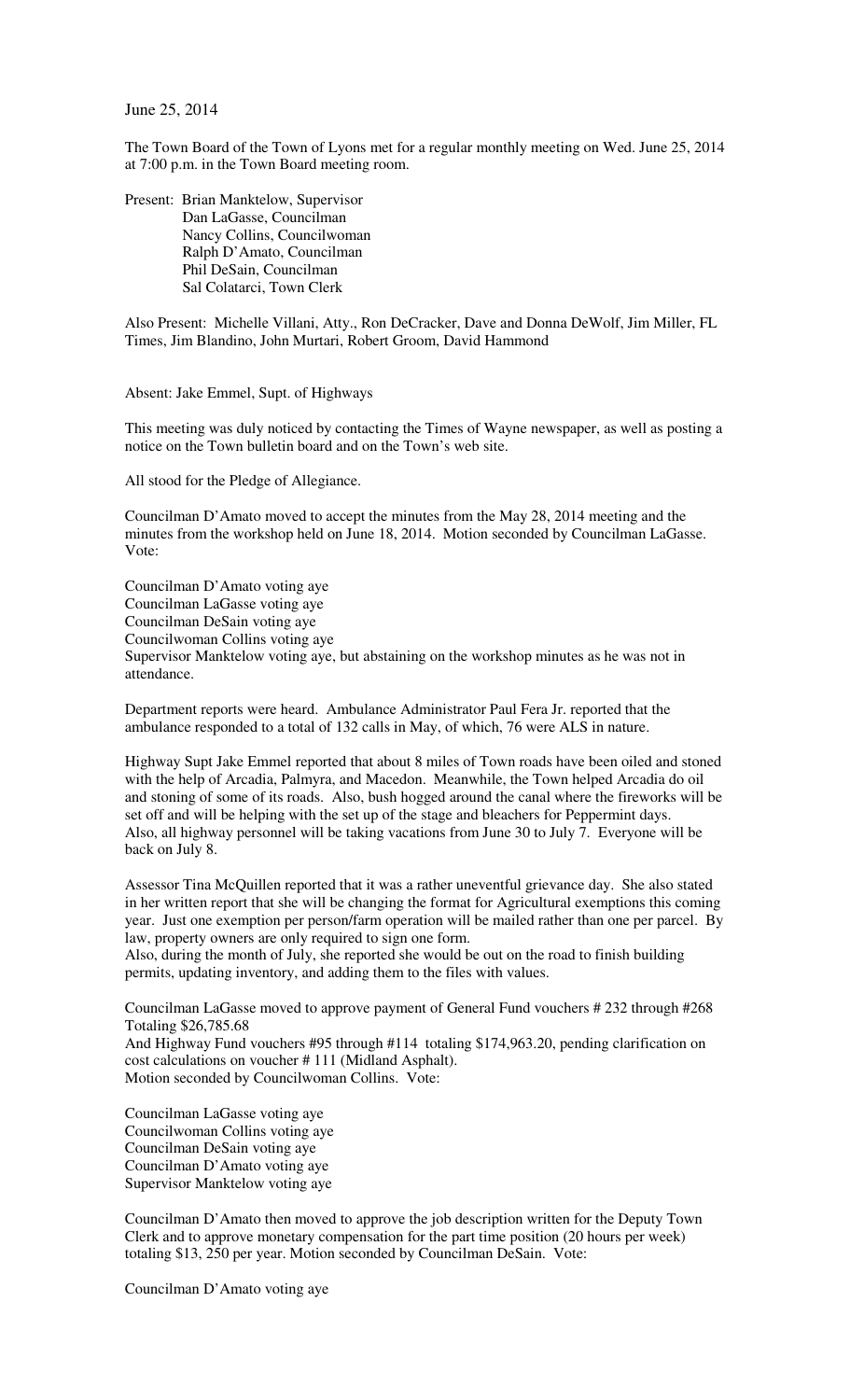Councilman DeSain voting aye Councilman LaGasse voting aye Councilwoman Collins voting aye Supervisor Manktelow voting aye

Supervisor Manktelow then asked each Councilperson to update on what he or she has been doing within each committee with regard to dissolution.

Councilman DeSain reported he is going over budget numbers and has narrowed his recommendation down to two options.

Councilman D'Amato suggested the Board look into obtating grants for the scanning of documents as there are boxes and boxes of documents stored at both the Village and Town halls.

Councilwoman Collins said she will be meeting with the Village and Town Judges in the very near future to discuss options for the Village/Town Courts.

Councilman LaGasse has scheduled a meeting with the DEC to further investigate what that State agency has in mind with regard to the wastewater treatment plant.

Supervisor Manktelow said he has been meeting with the Village Clerk/ Treasurer going through the Village budget to determine what can be cut once it becomes part of the Town budget. He also mentioned that he has contacted the State Comptrollers Office on three occasions and has not heard back from them.

Supervisor Manktelow then opened the meeting up to those in attendance, with any questions or comments about the Village dissolution process.

The Board then discussed a proposal received from Indoor Comfort regarding the installation of a whole building, 65 pint per day, dehumidifier. The unit would be installed in the basement of the Town Hall. Total quoted price is \$1,950.00. Supervisor Manktelow explained that there has always been an issue with dampness and musty smell within the building. Councilman DeSain moved to approve the quote of \$1,900.00 from Indoor Comfort to install the unit. Motion seconded by Councilman LaGasse. Vote:

Councilman DeSain voting aye Councilman LaGasse voting aye Councilman Collins voting aye Councilman D'Amato voting aye Supervisor Manktelow voting aye

Supervisor Manktelow reminded the Board that the Peppermint Days Parade is Sat. July 12 at 6 p.m.

The creation of a green cemetery at Elmwood was discussed There are about 5 acres of land located there that would be considered as "green". "Green" is defined as a natural burial, ensure the burial site remains as natural as possible in all respects. Interment of the bodies is done in a bio-degradable casket, shroud, or a favorite blanket. No embalming fluid, no concrete vaults. Cemetery Logging trucks could enter and exit the facility to remove trees from the area to implement the green portion of the cemetery. Until the area is cleaned, it would be in the best interest to seek a moratorium on selling any graves in the area in question. After a discussion on the matter, Councilman LaGasse moved to place a temporary moratorium on the sale of graves in the area that would be needed for logging trucks etc. to come into the cemetery to clear out what would be considered "green". Motion seconded by Councilman DeSain. Vote:

Councilman LaGasse voting aye Councilman DeSain voting aye Councilman D'Amato voting aye Councilwoman Collins abstaining Supervisor Manktelow voting aye

At 7:50 p.m., Councilman LaGasse moved to go into executive session to discuss personnel matters. Motion seconded by Councilwoman Collins. Vote:

Councilman LaGasse voting aye Councilwoman Collins voting aye Councilman D'Amato voting aye Councilman DeSain voting aye